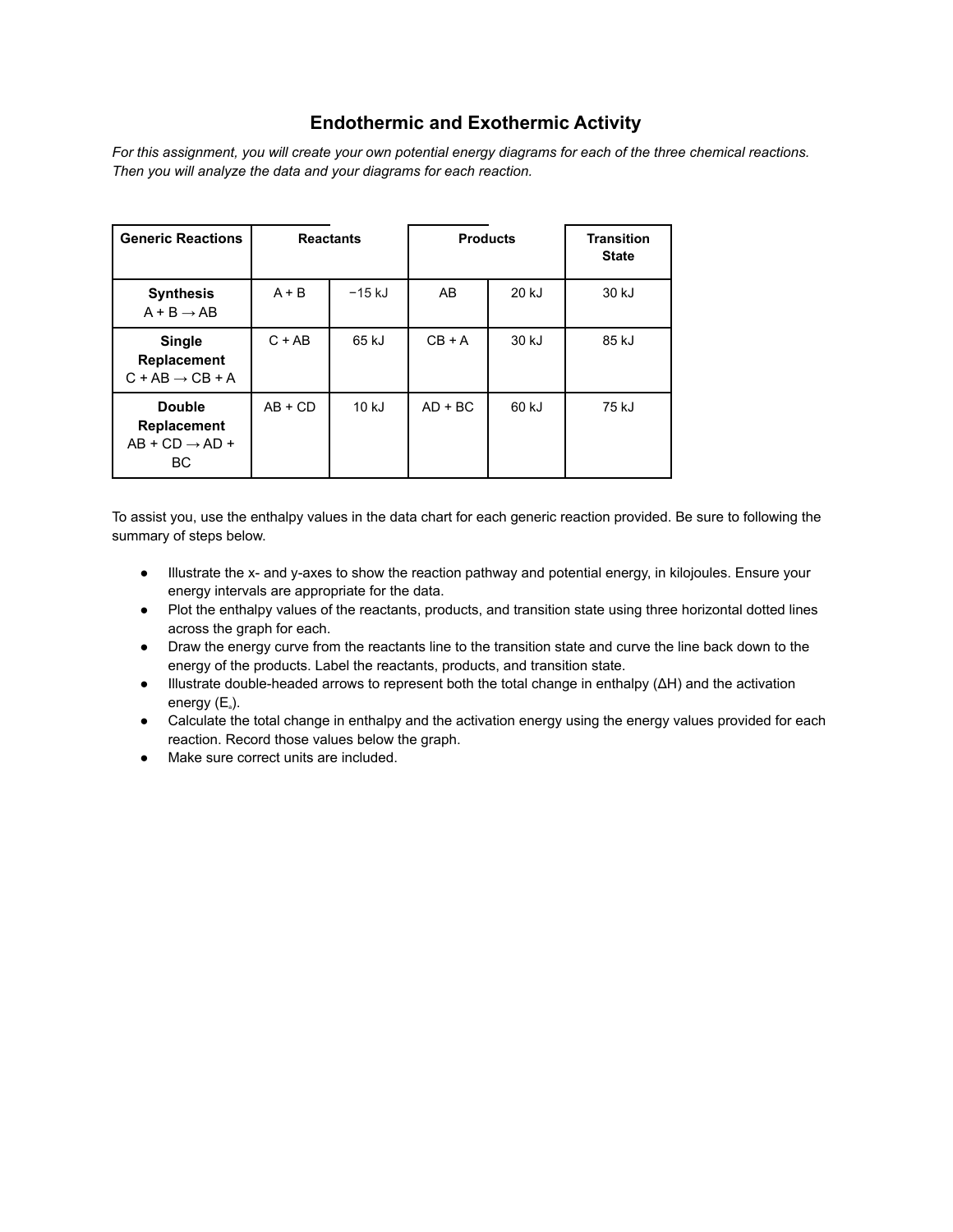Double Replacement Reaction



Progress of Reaction

**Synthesis Reaction**